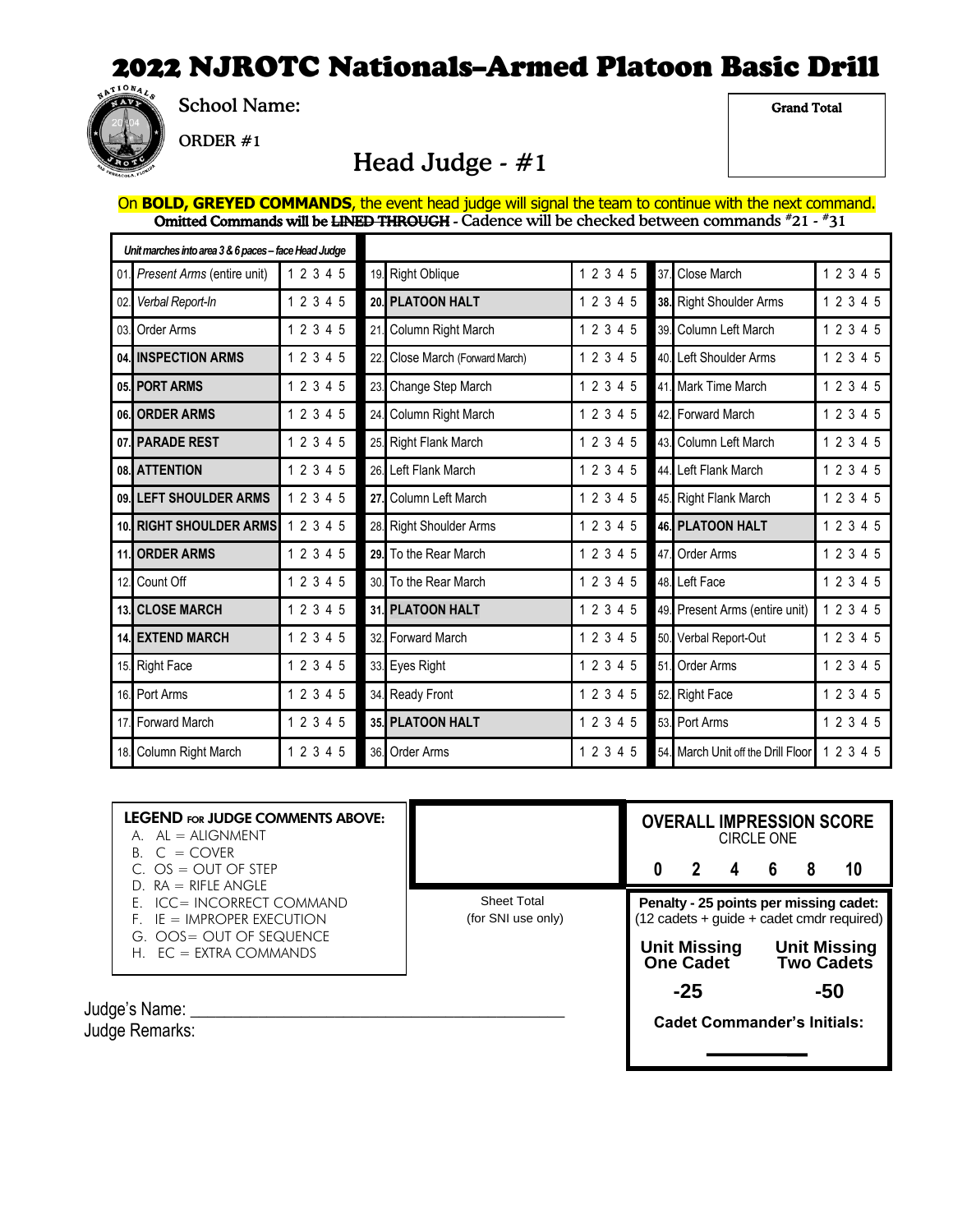

School Name:

ORDER #1

#### Judge - #2

On **BOLD, GREYED COMMANDS**, the event head judge will signal the team to continue with the next command. Omitted Commands will be <del>LINED THROUGH</del> - Cadence will be checked between commands #21 - #31

| Unit marches into area 3 & 6 paces - face Head Judge |                            |           |                 |                             |           |                 |                                |           |
|------------------------------------------------------|----------------------------|-----------|-----------------|-----------------------------|-----------|-----------------|--------------------------------|-----------|
| 01.                                                  | Present Arms (entire unit) | 1 2 3 4 5 |                 | 19. Right Oblique           | 1 2 3 4 5 | 37.             | Close March                    | 1 2 3 4 5 |
| 02.                                                  | Verbal Report-In           | 1 2 3 4 5 |                 | 20. PLATOON HALT            | 1 2 3 4 5 |                 | 38. Right Shoulder Arms        | 12345     |
| 03.                                                  | Order Arms                 | 1 2 3 4 5 | 21              | Column Right March          | 1 2 3 4 5 | 39 <sup>1</sup> | Column Left March              | 12345     |
|                                                      | 04. INSPECTION ARMS        | 1 2 3 4 5 | 22              | Close March (Forward March) | 1 2 3 4 5 |                 | 40. Left Shoulder Arms         | 12345     |
|                                                      | 05. PORT ARMS              | 1 2 3 4 5 | 23.             | Change Step March           | 1 2 3 4 5 | 41              | Mark Time March                | 1 2 3 4 5 |
|                                                      | 06. ORDER ARMS             | 1 2 3 4 5 | 24.             | Column Right March          | 1 2 3 4 5 | 42 <sup>1</sup> | <b>Forward March</b>           | 12345     |
|                                                      | 07. PARADE REST            | 1 2 3 4 5 | 25.             | <b>Right Flank March</b>    | 1 2 3 4 5 | 43.             | Column Left March              | 1 2 3 4 5 |
|                                                      | 08. ATTENTION              | 1 2 3 4 5 | 26.             | Left Flank March            | 1 2 3 4 5 | 44.             | Left Flank March               | 1 2 3 4 5 |
| 09.                                                  | <b>LEFT SHOULDER ARMS</b>  | 1 2 3 4 5 | 27.             | Column Left March           | 1 2 3 4 5 |                 | 45. Right Flank March          | 1 2 3 4 5 |
| 10.                                                  | <b>RIGHT SHOULDER ARMS</b> | 1 2 3 4 5 | 28.             | <b>Right Shoulder Arms</b>  | 1 2 3 4 5 |                 | <b>46. PLATOON HALT</b>        | 1 2 3 4 5 |
| 11.                                                  | <b>ORDER ARMS</b>          | 1 2 3 4 5 | 29.             | To the Rear March           | 1 2 3 4 5 | 47.             | Order Arms                     | 1 2 3 4 5 |
| 12.                                                  | Count Off                  | 1 2 3 4 5 | 30 <sup>°</sup> | To the Rear March           | 1 2 3 4 5 | 48.             | Left Face                      | 1 2 3 4 5 |
|                                                      | <b>13. CLOSE MARCH</b>     | 1 2 3 4 5 |                 | 31. PLATOON HALT            | 1 2 3 4 5 |                 | 49. Present Arms (entire unit) | 1 2 3 4 5 |
| 14.                                                  | <b>EXTEND MARCH</b>        | 1 2 3 4 5 | 32.             | <b>Forward March</b>        | 1 2 3 4 5 | 50.             | Verbal Report-Out              | 1 2 3 4 5 |
| 15.                                                  | <b>Right Face</b>          | 1 2 3 4 5 |                 | 33. Eyes Right              | 1 2 3 4 5 | 51.             | Order Arms                     | 12345     |
| 16.                                                  | Port Arms                  | 1 2 3 4 5 |                 | 34. Ready Front             | 1 2 3 4 5 | 52.             | <b>Right Face</b>              | 12345     |
| 17.                                                  | <b>Forward March</b>       | 1 2 3 4 5 |                 | 35. PLATOON HALT            | 1 2 3 4 5 | 53.             | Port Arms                      | 1 2 3 4 5 |
|                                                      | 18. Column Right March     | 1 2 3 4 5 | 36.             | Order Arms                  | 1 2 3 4 5 | 54.             | March Unit off the Drill Floor | 1 2 3 4 5 |

#### LEGEND FOR JUDGE COMMENTS ABOVE:

- $A.$   $AL = ALIGNMENT$
- $B. C = COVER$
- $C. OS = OUT OF STEP$
- $D. RA = RIFLE ANGLE$
- E. ICC= INCORRECT COMMAND
- F. IE = IMPROPER EXECUTION
- G. OOS= OUT OF SEQUENCE
- H. EC = EXTRA COMMANDS

Sheet Total Score sheet Total Score sheet Total Score sheet Total Score sheet Total Score sheet Total Score sheet Total Score sheet Total Score sheet Total Score sheet Total Score sheet Total Score sheet Total Score sheet (for SNI use only)

 $NEDALI$  IMPPEC

**OVERALL IMPRESSION SCORE**

(CIRCLE ONE) **0 2 4 6 8 10**

rd March

Judge's Name: Judge Remarks: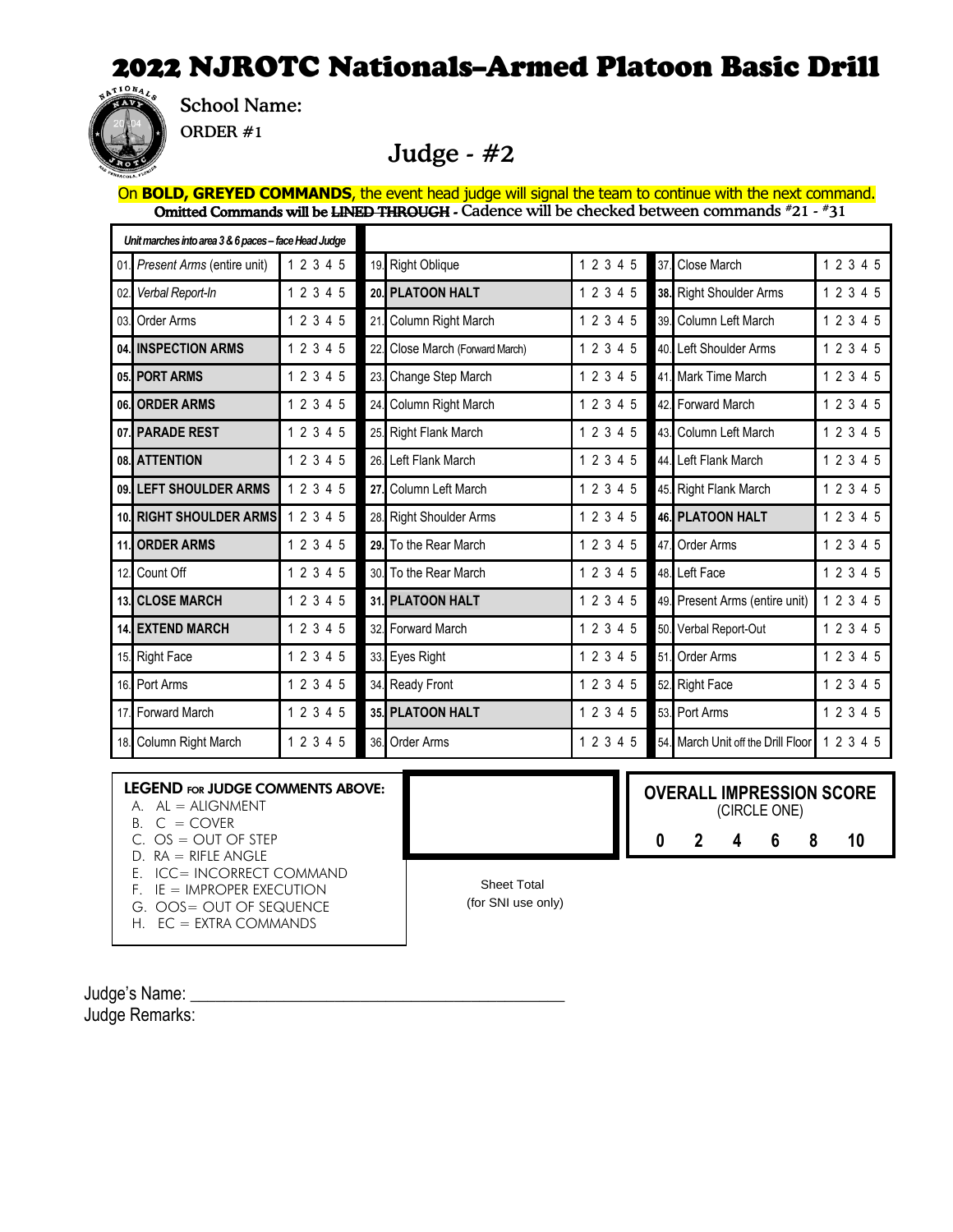

School Name:

ORDER #1

#### Judge - #3

On **BOLD, GREYED COMMANDS**, the event head judge will signal the team to continue with the next command. Omitted Commands will be <del>LINED THROUGH</del> - Cadence will be checked between commands #21 - #31

| Unit marches into area 3 & 6 paces - face Head Judge |                                |           |     |                             |           |                 |                                |           |
|------------------------------------------------------|--------------------------------|-----------|-----|-----------------------------|-----------|-----------------|--------------------------------|-----------|
| 01.                                                  | Present Arms (entire unit)     | 1 2 3 4 5 |     | 19. Right Oblique           | 1 2 3 4 5 | 37.             | Close March                    | 1 2 3 4 5 |
| 02.                                                  | Verbal Report-In               | 1 2 3 4 5 |     | 20. PLATOON HALT            | 1 2 3 4 5 |                 | 38. Right Shoulder Arms        | 12345     |
| 03.                                                  | Order Arms                     | 1 2 3 4 5 | 21  | Column Right March          | 1 2 3 4 5 |                 | 39. Column Left March          | 12345     |
|                                                      | 04. INSPECTION ARMS            | 1 2 3 4 5 | 22. | Close March (Forward March) | 1 2 3 4 5 |                 | 40. Left Shoulder Arms         | 1 2 3 4 5 |
|                                                      | 05. PORT ARMS                  | 1 2 3 4 5 | 23. | Change Step March           | 1 2 3 4 5 |                 | 41. Mark Time March            | 1 2 3 4 5 |
| 06.                                                  | <b>ORDER ARMS</b>              | 1 2 3 4 5 | 24. | Column Right March          | 1 2 3 4 5 |                 | 42. Forward March              | 1 2 3 4 5 |
|                                                      | 07. PARADE REST                | 1 2 3 4 5 | 25. | <b>Right Flank March</b>    | 1 2 3 4 5 | 43              | Column Left March              | 1 2 3 4 5 |
|                                                      | 08. ATTENTION                  | 1 2 3 4 5 | 26. | Left Flank March            | 1 2 3 4 5 | 44.             | Left Flank March               | 1 2 3 4 5 |
|                                                      | 09. LEFT SHOULDER ARMS         | 1 2 3 4 5 | 27. | Column Left March           | 1 2 3 4 5 |                 | 45. Right Flank March          | 12345     |
|                                                      | <b>10. RIGHT SHOULDER ARMS</b> | 1 2 3 4 5 |     | 28. Right Shoulder Arms     | 1 2 3 4 5 |                 | <b>46. PLATOON HALT</b>        | 1 2 3 4 5 |
| 11.                                                  | <b>ORDER ARMS</b>              | 1 2 3 4 5 | 29. | To the Rear March           | 1 2 3 4 5 | 47.             | Order Arms                     | 1 2 3 4 5 |
| 12.                                                  | Count Off                      | 1 2 3 4 5 | 30. | To the Rear March           | 1 2 3 4 5 | 48.             | Left Face                      | 1 2 3 4 5 |
| 13.                                                  | <b>CLOSE MARCH</b>             | 1 2 3 4 5 | 31. | <b>PLATOON HALT</b>         | 1 2 3 4 5 | 49.             | Present Arms (entire unit)     | 1 2 3 4 5 |
| 14.                                                  | <b>EXTEND MARCH</b>            | 1 2 3 4 5 | 32. | <b>Forward March</b>        | 1 2 3 4 5 | 50.             | Verbal Report-Out              | 1 2 3 4 5 |
| 15.                                                  | <b>Right Face</b>              | 1 2 3 4 5 | 33. | Eyes Right                  | 1 2 3 4 5 | 51.             | Order Arms                     | 1 2 3 4 5 |
| 16.                                                  | Port Arms                      | 1 2 3 4 5 | 34. | <b>Ready Front</b>          | 1 2 3 4 5 | 52.             | <b>Right Face</b>              | 1 2 3 4 5 |
| 17                                                   | <b>Forward March</b>           | 1 2 3 4 5 |     | 35. PLATOON HALT            | 1 2 3 4 5 | 53 <sup>1</sup> | Port Arms                      | 1 2 3 4 5 |
| 18.                                                  | Column Right March             | 1 2 3 4 5 | 36. | Order Arms                  | 1 2 3 4 5 | 54.             | March Unit off the Drill Floor | 1 2 3 4 5 |

| <b>LEGEND FOR JUDGE COMMENTS ABOVE:</b><br>$A \quad AI = AI$ IGNMENT                 |                                          |   | (CIRCLE ONE)            |    | <b>OVERALL IMPRESSION SCORE</b> |
|--------------------------------------------------------------------------------------|------------------------------------------|---|-------------------------|----|---------------------------------|
| $B \quad C = \text{CovFR}$<br>C. $OS = OUT OF STEP$<br>$D. RA = RIFLE ANGLE$         |                                          | 2 | $\overline{\mathbf{4}}$ | -6 | 10                              |
| E. ICC= INCORRECT COMMAND<br>$F.$ IE = IMPROPER EXECUTION<br>G. OOS= OUT OF SEQUENCE | <b>Sheet Total</b><br>(for SNI use only) |   |                         |    |                                 |

Judge's Name: Judge Remarks:

H. EC = EXTRA COMMANDS